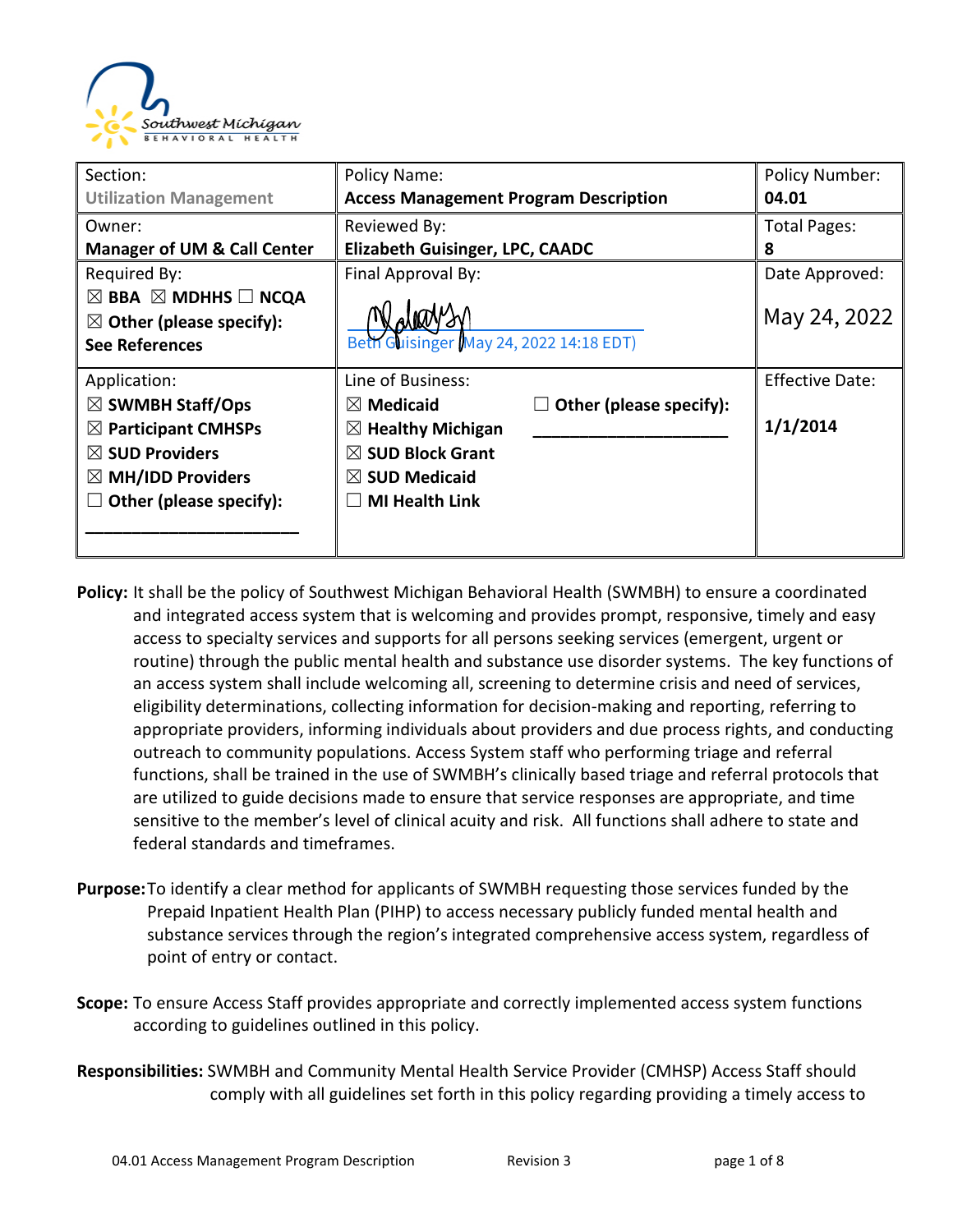

services and requests in a welcoming manner while maintaining federal and state standards and timelines.

**Definitions:** See Definitions section of Policy Manual

#### **Standards and Guidelines:**

A. Access System Program Description

SWMBH shall have a written Access System Program Description, contained herein, that is available for network providers, customers, and other interested parties. The Access System Program Description shall encompass the entire SWMBH provider network.

B. Program Description Dissemination and Education

The Access System Program Description shall be distributed to board members, executive management, provider organizations and staff, and made available to community stakeholders, persons served and their families and interested others upon request and via SWMBH's website.

#### C. Philosophy

The activities of the Access System shall be designed and implemented to:

- 1. Support the recovery or well-being of the persons and families served.
- 2. Enhance the quality of life of the customers.
- 3. Reduce symptoms or needs and build resilience.
- 4. Restore and/or improve functioning of customers.
- 5. Support the integration of the customers into the community.
- 6. Operate within the construct of a "no-wrong door" philosophy.
- 7. Engage in continuous quality improvement of access system functions and timeliness of services.
- 8. Render the highest quality of access system functions by achieving notable satisfaction ratings from persons served.
- D. Access System Oversight
- E. The SWMBH Medical Director and Manager of Utilization Management and Call Center shall provide oversight and guidance to SWMBH access system, including review of access system policies, clinical practice guidelines, and medical necessity criteria used by the Utilization Management (UM) Program's care managers and utilization managers. SWMBH's Medical Director, or a fully licensed master's level clinician, is available for case review and consultation with access system staff 24 hours a day, 7 days a week. Access System Staffing

Access, Triage and referral functions are performed by licensed and credentialed staff licensed by the State of Michigan in their respective field (Michigan fully or temporary/limited Licensed Masters Level Social Workers - LLMSW/LMSW, Michigan fully or temporary/limited Licensed Psychologists - TLLP/LLP/LP, Michigan fully or temporary/limited Licensed Professional Counselors - LLPC/LPC, Registered Nurse, Physicians - MD, DO, Occupational or Physical Therapists - OT, PT) and have been deemed capable by the Medical Director and Manager of Utilization Management and Call Center in making decisions requiring clinical judgement and determining the appropriate level of service in a timely manner. The Medical Director (MD, psychiatrist) is available for consultation and provides review functions for services requiring a physician (Inpatient Psychiatric, Crisis Residential, Substance Abuse Residential, Community Based Medical, Methadone and ECT Peer Review). Cases that require a medical necessity determination but present a real or perceived conflict of interest if reviewed by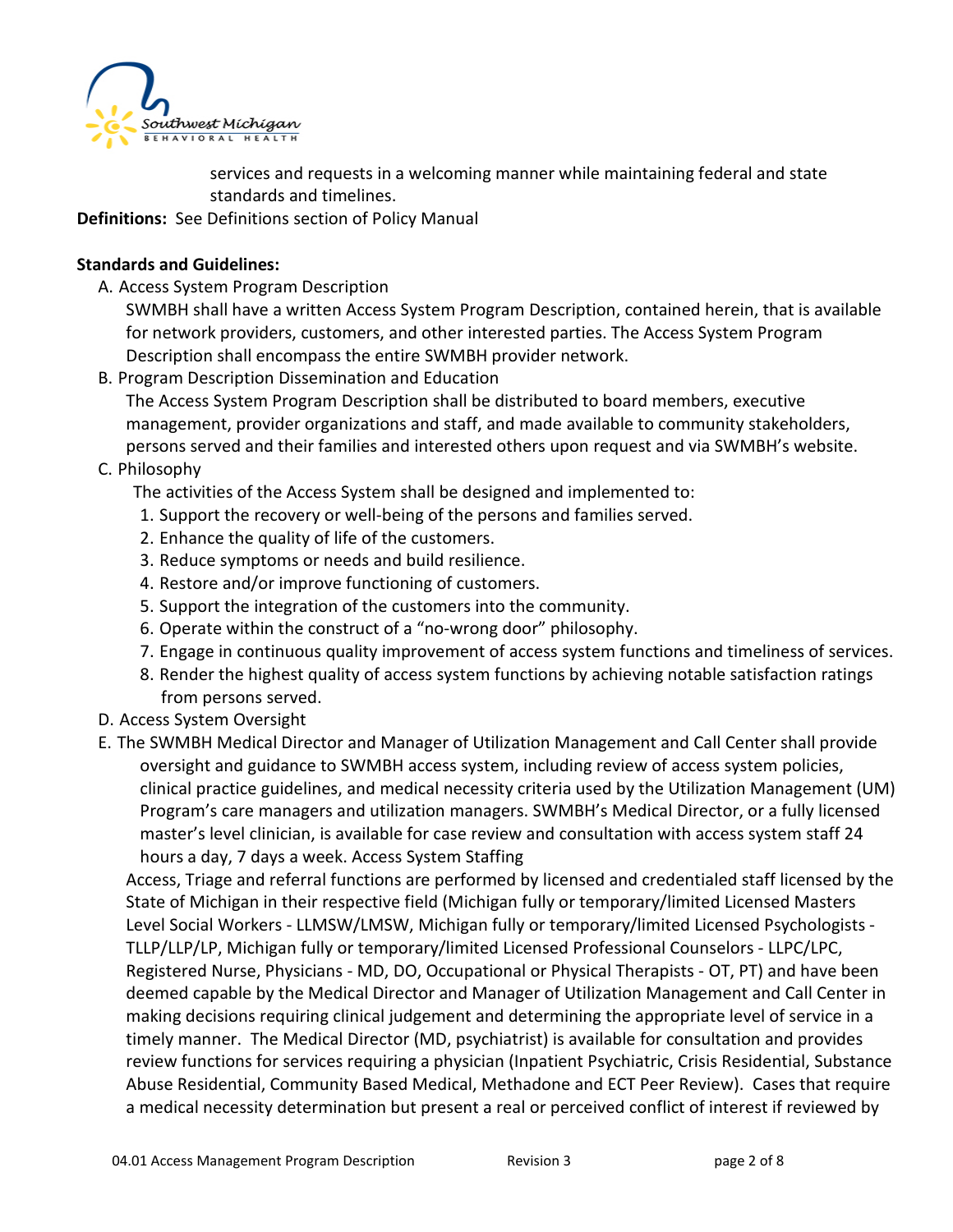

the SWMBH Medical Director and/or consulting psychologist, are reviewed by an external boardcertified consultant.

F. Access System Management

SWMBH, through the assistance of the Utilization Management Committee, shall develop various tracking and monitoring mechanisms that assesses the ability of the Access System to ensure capacity, manage network resources, develop and manage monitoring reports, ensure compliance with regulatory, statutory and funding source eligibility and service requirements and ensure appropriate triage, referral screening.

G. Access System Capacity Management

SWMBH, through Regional Committees, data/encounter reporting, stakeholder feedback and gap analysis, shall track and manage Access System capacities including capacity management, population health needs and provider network adequacy.

H. Hours of Operation

SWMBH Access System, through delegation, shall have an access line available to address emergent and urgent requests for services and supports year-round, 24 hours per day, seven days per week, and staffed by qualified credentialed professional staff. Delegated access system functions to local Community Mental Health Service Programs (CMHSPs) shall provide assurance as to how it complies with this element, especially for after-hour access coverage.

- 1. Callers encounter no telephone trees and are not placed on hold or sent to voicemail until they have spoken with a live representative and it has been determined that their situation is not urgent/emergent.
- 2. All crisis/emergent calls are immediately transferred to a qualified practitioner without requiring the individual to call back.
- 3. For non-emergent calls, a person's time on hold awaiting a screening must not exceed three (3) minutes without being offered an option for callback or talking with a non-professional in the interim.
- 4. All non-emergent callbacks must occur within one (1) business day of initial contact.

# I. Walk-In Access

The Access System shall provide a timely, effective response to all individuals who walk in to obtain services.

- 1. For individuals who walk in with urgent or emergent needs, an intervention shall be immediately initiated.
- 2. Those individuals with routine needs must be screened or other arrangements made within thirty (30) minutes.
- 3. It is expected that the Access Center unit or function will operate minimally eight (8) hours daily, Monday through Friday, except for holidays.
- J. Non-Residency Criteria

Crisis Response and Stabilization Capacity. The SWMBH Access System shall be available to all residents of the State of Michigan, regardless of where the person lives, or where he/she contacts the system. Should any applicant contact the system through a network behavioral health provider (e.g. telephonic, crisis walk-ins, etc.), the provider shall always first stabilize any presenting crisis, and then link (i.e. via telephone contact) the recipient into the PIHP's designated access system portals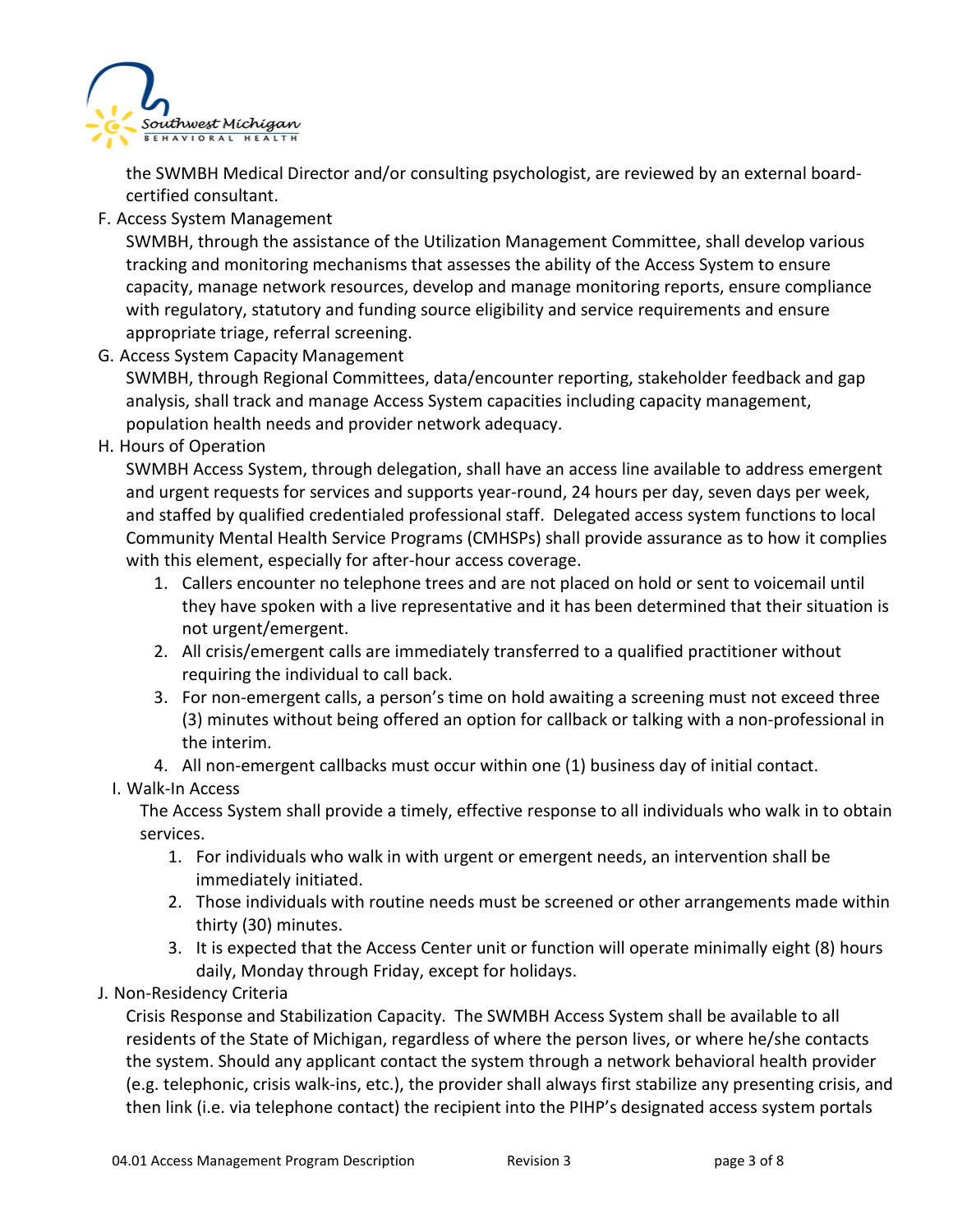

for an eligibility screening and subsequent service authorization into the system (i.e. appropriate provider; level of care; etc.).

K. Staffing Capacity

The access system shall be appropriately staffed to meet the service inquiry and access demands for the entire service area. This means having sufficient capacity of appropriately credentialed practitioners capable of rendering culturally sensitive screening, access, and when clinically appropriate, access denial decisions and external referrals for all requests for services and supports made based upon the expressed existence of a qualifying condition (e.g., SMI, SED, I/DD, SUD and comorbid conditions) and coverage by an accepted benefit plan.

- L. Integrated Access System
- M. SWMBH shall ensure its Access System can operate as an integrated 'access system' across the entire network for persons experiencing either mental illness, developmental disabilities, serious emotional disturbance, substance use and/or co-occurring disorder conditions, including persons with co-occurring primary care and behavioral health needs. This means that SWMBH has ensured Access System care managers can provide screenings for co-morbidity need identification, and that required screening elements address the behavioral health and primary health care needs of the individual including screening and assessing for substance abuse disorders, co-occurring disorders, and primary health care needs, as well as co-occurring Primary Care and Behavioral Health (PC/BH) needs. Procedures shall be in place to coordinate information between internal and external providers, including Medicaid Health Plans and primary care physicians.
- N. Duplication of Screening and Assessments

Access Systems shall avoid duplication of screening and assessments by using assessments already performed or by forwarding information gathered during the screening process to the provider receiving the referral, in accordance with applicable federal/state confidentiality guidelines, particularly related to SUD and 42 CFR part 2.

O. Welcoming/Access System Response

The Access System personnel shall be "welcoming," accepting, and helping with all applicants for service including individuals with co-occurring mental health and substance abuse disorders, and/or persons with primary care and behavioral health care needs. Staff shall welcome all individuals by demonstrating empathy and providing opportunity for the person presenting to describe situation, problems, and functioning difficulties; exhibiting excellent customer service skills; and working with them in a non-judgmental way. Access systems must be staffed by workers who are skilled in assisting with trauma, crisis, or functioning difficulties, including being culturally competent to address the needs of all local resident groups in their service areas. Staff shall address all elements mandated in the Specialty Services Contract "Access System Standards" Technical Requirement.

P. Coverage Determination

The Access System care managers shall facilitate entry into the mental health and substance use disorder systems by determining beneficiary coverage eligibility using nationally recognized medical necessity criteria, standardized assessment tools and level of care guidelines, as well as providing the beneficiary with benefit plan information, helping beneficiaries navigate the system*,* and providing linkage and referrals.

Q. Third-Party Payer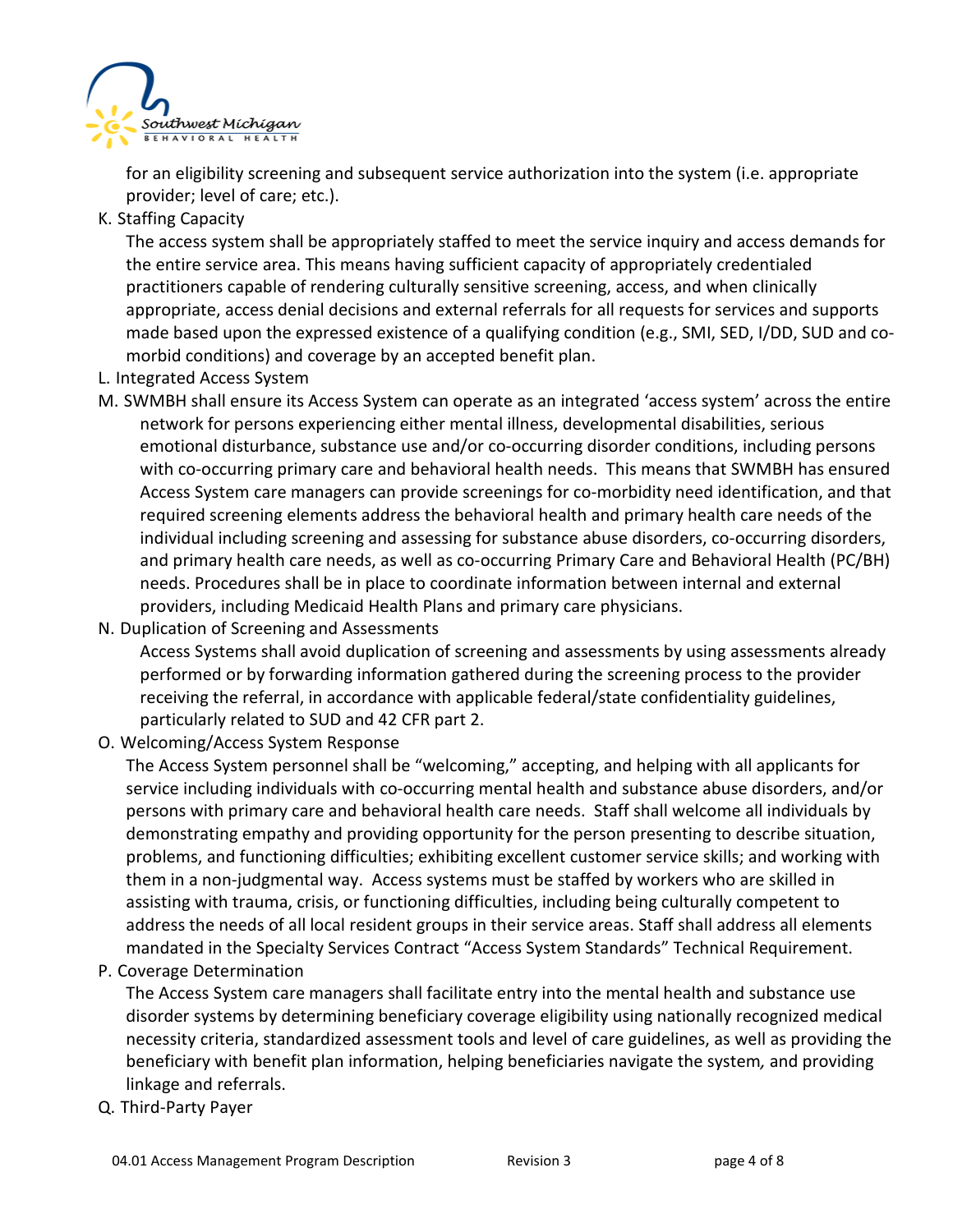

The Access System shall identify and document any third-party payer source(s) for linkage to an appropriate referral source, either in-network, or out-of-network. No eligible individual shall be denied a service because of individual/family income or third-party payer source. Documentation shall include the referral outcome and source, either in-network or out-of-network.

### R. Special Needs

The Access System shall have the capacity to meet the special needs of persons contacting the access system, including:

- 1. Limited English Proficiency or other linguistic needs
- 2. Diverse cultural and demographic backgrounds
- 3. Visual impairments
- 4. Alternative needs for communications
- 5. Mobility challenges
- 6. Hearing loss or deafness

#### S. Prior Authorization/Cost

Access System screenings shall not require prior-authorization and are provided without a charge to the individual served. SWMBH will cover post-stabilization services, as defined in Medicaid managed care regulations at 42 CFR 438.118(e), without requiring authorization, and regardless of whether the member obtains the services within or outside of the participating provider network if any of the following situations exist:

- 1. The post-stabilization services were pre-approved by SWMBH
- 2. The post-stabilization services were not pre-approved by SWMBH because SWMBH did not respond to the provider's request for these post-stabilization services within one (1) hour of the request.

The post-stabilization services were not preapproved by SWMBH because SWMBH could not be reached by the provider to request pre-approval for these post-stabilization services.

T. Enrollee/Recipient Rights

Access System staff members shall provide applicants with a summary of their enrollee rights and recipient rights, including their right to appeal an adverse decision, their right to request a fair hearing, their right to a person-centered planning process and timely access to the pre-planning process. Evidence of the provision of rights information shall be in writing. Any individual who has been discharged back into the community from outpatient services and is requesting entrance back into the PIHP/CMHSP or provider, within one year, will not have to go through the duplicative screening process. They shall be triaged for presenting mental health needs per urgent, emergent, or routine requests.

U. Second Opinions/Appeals

The Access System appropriately credentialed staff making an adverse decision (i.e. access denial; desired level of care denial, etc.), shall provide the applicants with written notice of their right to request a second opinion and/or access appeal from a credentialed UM practitioner who is qualified to assess and address the medical needs of the individual and who was not involved in the original determination.

V. Hospitalization Denials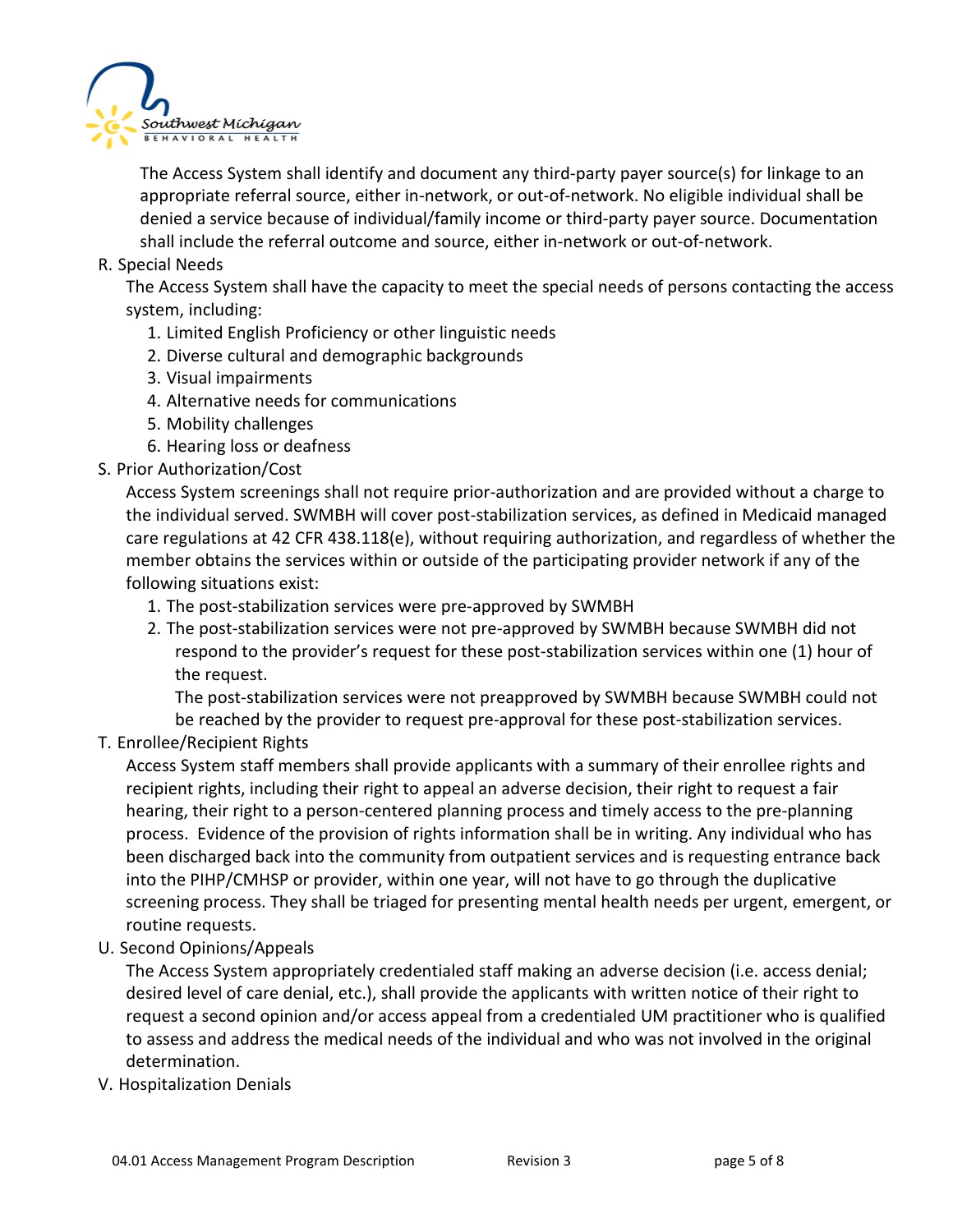

The Access System care manager shall refer and link all individuals who are denied inpatient psychiatric hospitalization services to alternative services and provide the member and provider with indicated second opinion and appeal/grievance rights.

W. Advance Directives

The Access System staff shall inquire as to the existence of any established medical or psychiatric advance directive relevant to the provision of mental health and/or substance use disorder services.

X. Clinical Screening for Eligibility

A credentialed and qualified Access System care manager shall conduct a screen (either telephonically or face-to-face), utilizing the agreed upon standardized assessment tools (ASAM, LOCUS), and nationally recognized medical necessity criteria to determine eligibility of the person prior to the commencement of non-emergent billable services by any network provider. Clinical screening from the access system shall result in a written (hard copy or electronic) screening decision which addresses required elements. Documentation of any emergent or urgent needs and how they were immediately linked for crisis services.

Y. Screening/Referral Processes

SWMBH shall ensure an integrated and coordinated Access System across its entire network to identify of population group (DD, MI, SED or SUD) that qualifies the person for public mental health and SUD services and supports. In this regard, all care managers across CMHSPs and providers shall use SWMBH's policy, procedures, level of care guidelines, protocols, clinical criteria and processes, and shall apply such criteria in a consistent manner to inform the service determination decision. Rationale for system admission or denial should be documented.

Z. Intake Assessment

SWMBH has delegated the intake assessment (i.e., comprehensive assessment) to the provider system. The intake assessment shall be considered part of the Access System process, as it may further clarify the medical necessity and clinical needs of the individual, and validate any financial responsibility (e.g. ATP, Co-pays, TPL, etc.) and use tools meeting agreed upon SWMBH requirements.

AA. Outreach Services

SWMBH, through its delegated CMHSPs, shall have an active outreach and education to ensure the network providers and community are aware of the access system and how to use it. Regular and consistent outreach efforts shall take place to commonly underserved and unserved populations who include children and families; older adults; homeless persons; members of ethnic, racial, linguistic, and culturally diverse groups; persons with dementia; and pregnant women. Access staff will be informed about and refer individuals to alternative public mental health and/or substance use treatment services and other resources to help meet basic needs. Coordination shall be maintained with the community's crisis/emergency system, liaison with local law enforcement, and have a protocol for jail diversion. Either SWMBH and/or the local CMHSP shall maintain documentation that reflects the efforts to reach mandated population groups.

BB. SWMBH Policy Coordination

The SWMBH Access System shall operate in coordination with all SWMBH policies.

CC. Utilization Management

SWMBH shall manage the overall Utilization Management Program (UM) for the provider network. The program will consist of access to services, level of care screening/assessment, service support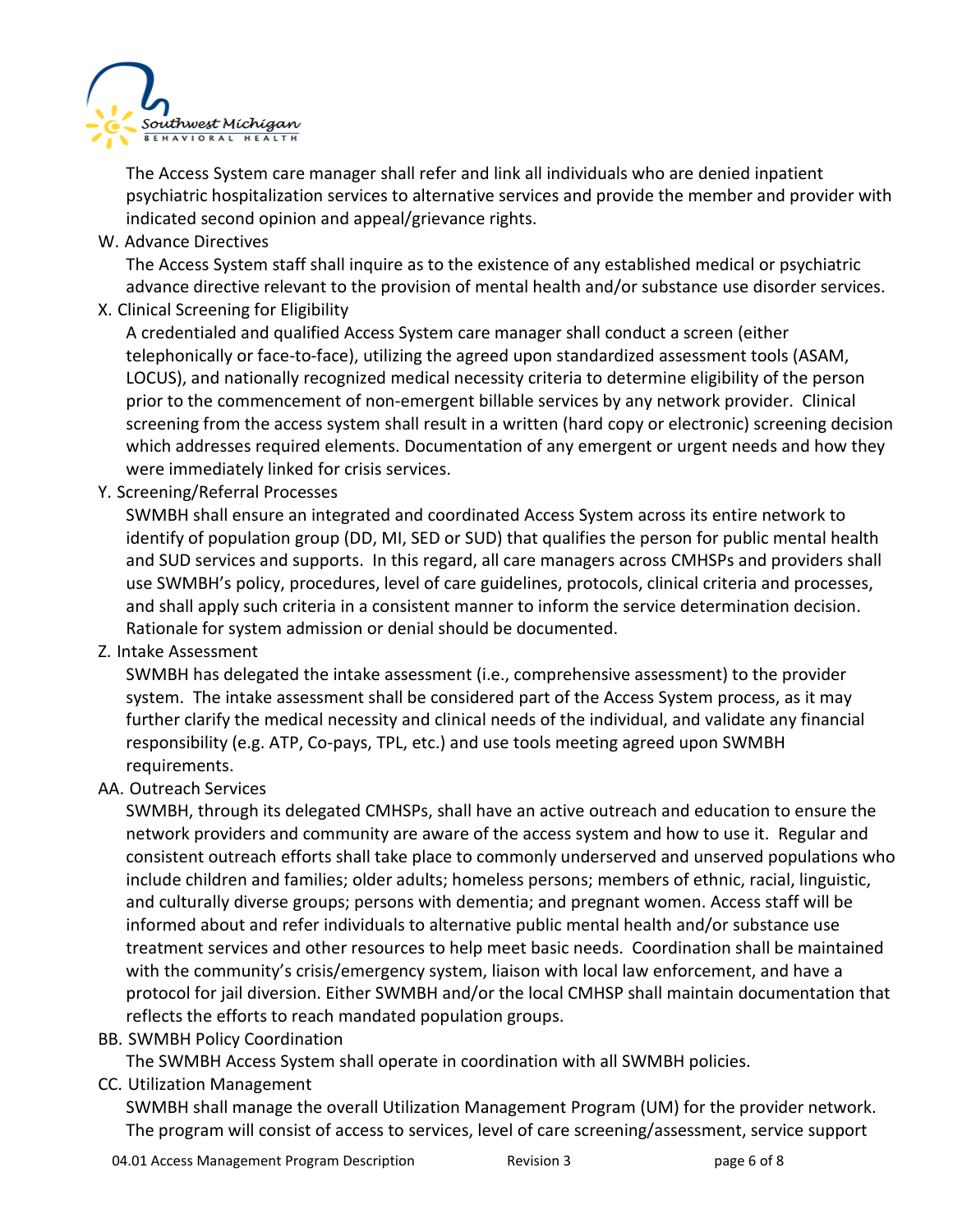

selection, pre-authorization and linkage, services authorization, monitoring, care management, utilization review, departmental interface and discharge follow-up. Each entity will comply with all applicable SWMBH policies.

DD. Access System Evaluation

SWMBH shall utilize the UM Committee and Quality Management (QM) to conduct an annual evaluation of the access system, including the level of persons-served and practitioner satisfaction with the Access System. The evaluation shall identify any improvement opportunities and shall ensure that identified improvement are addressed in the annual UM Program Plan.

EE. Delegation

SWMBH shall develop a delegation agreement with any entity that has Access System functions, including care management, customer services, and intake assessment. The Delegation Agreement shall meet all the conditions of 42 CFR 438.230, and shall specify the specific Access System functions/services that will be managed by the RE4, and the specific duties/responsibilities that shall be implemented by the delegated entity.

#### **References:**

A. BBA Section: 42 CFR 438.10; 438.100; 438.220; 438.330

- B. PHIP Contract Section: Attachment P.4.1.1
- C. MDHHS/MSA Medicaid Provider Manual Mental Health Code, PA 258, Chapters 2, 3, and 7

#### **Attachments:** None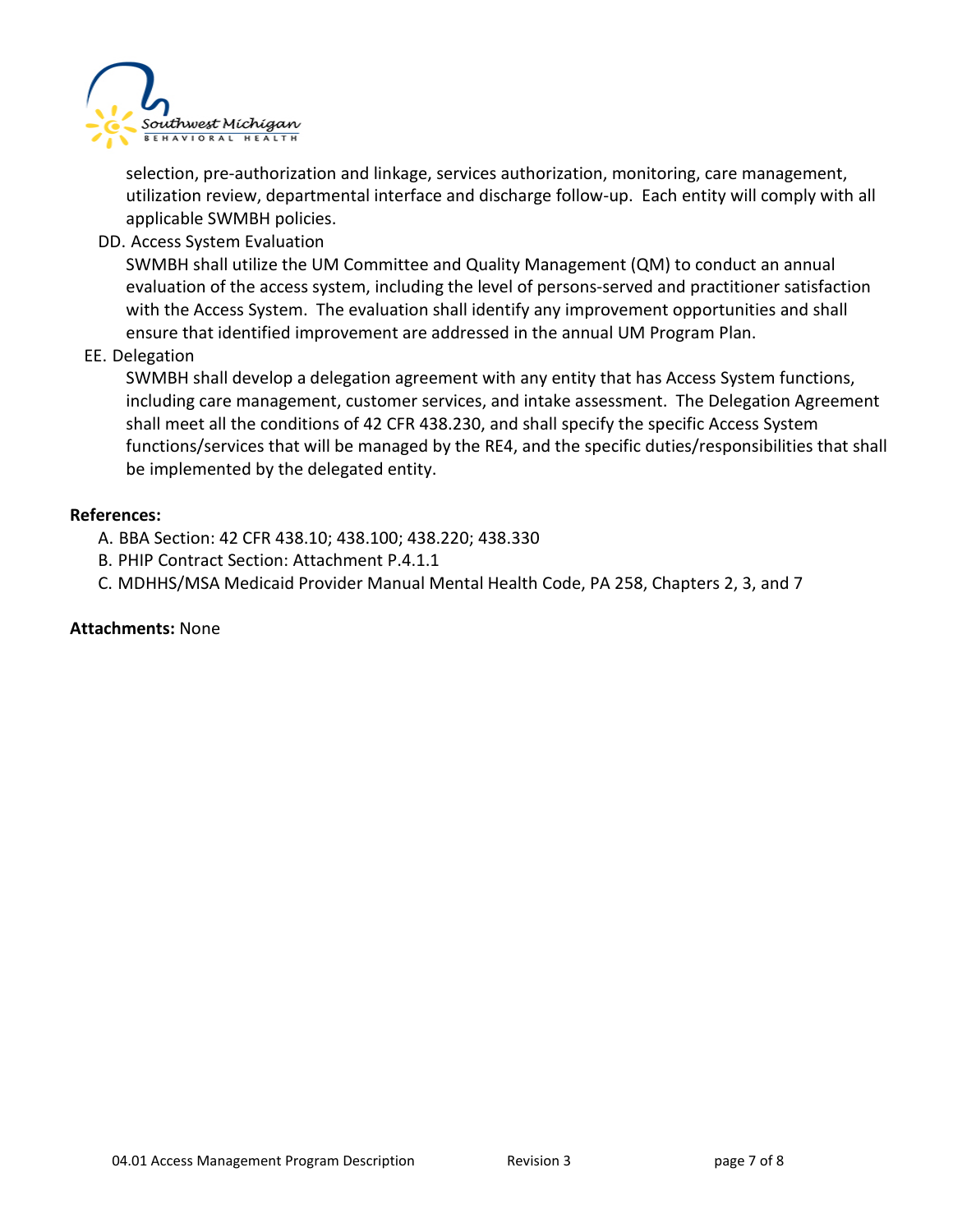

## **Revision History**

| <b>Revision #</b> | <b>Revision</b><br><b>Date</b> | <b>Revision Location</b>          | <b>Revision Summary</b>                                                                                       | <b>Revisor</b> |
|-------------------|--------------------------------|-----------------------------------|---------------------------------------------------------------------------------------------------------------|----------------|
| Initial           | 6/13/2019                      | Entered on updated<br>template    | <b>NA</b>                                                                                                     | E. Guisinger   |
| $\mathbf{1}$      | 6/15/2020                      | <b>NA</b>                         | <b>Annual Review</b>                                                                                          | E. Guisinger   |
| $\overline{2}$    | 9/30/2021                      | <b>NA</b>                         | <b>Annual Review</b>                                                                                          | L. Mitchell    |
| 3                 | 5/9/2022                       | <b>Standards &amp; Guidelines</b> | Updated multiple sections<br>on 10/28/2021 revision of<br><b>PHIP Contract Section:</b><br>Attachment P.4.1.1 | E. Guisinger   |
|                   |                                |                                   |                                                                                                               |                |
|                   |                                |                                   |                                                                                                               |                |
|                   |                                |                                   |                                                                                                               |                |
|                   |                                |                                   |                                                                                                               |                |
|                   |                                |                                   |                                                                                                               |                |
|                   |                                |                                   |                                                                                                               |                |
|                   |                                |                                   |                                                                                                               |                |
|                   |                                |                                   |                                                                                                               |                |
|                   |                                |                                   |                                                                                                               |                |
|                   |                                |                                   |                                                                                                               |                |
|                   |                                |                                   |                                                                                                               |                |
|                   |                                |                                   |                                                                                                               |                |
|                   |                                |                                   |                                                                                                               |                |
|                   |                                |                                   |                                                                                                               |                |
|                   |                                |                                   |                                                                                                               |                |
|                   |                                |                                   |                                                                                                               |                |
|                   |                                |                                   |                                                                                                               |                |